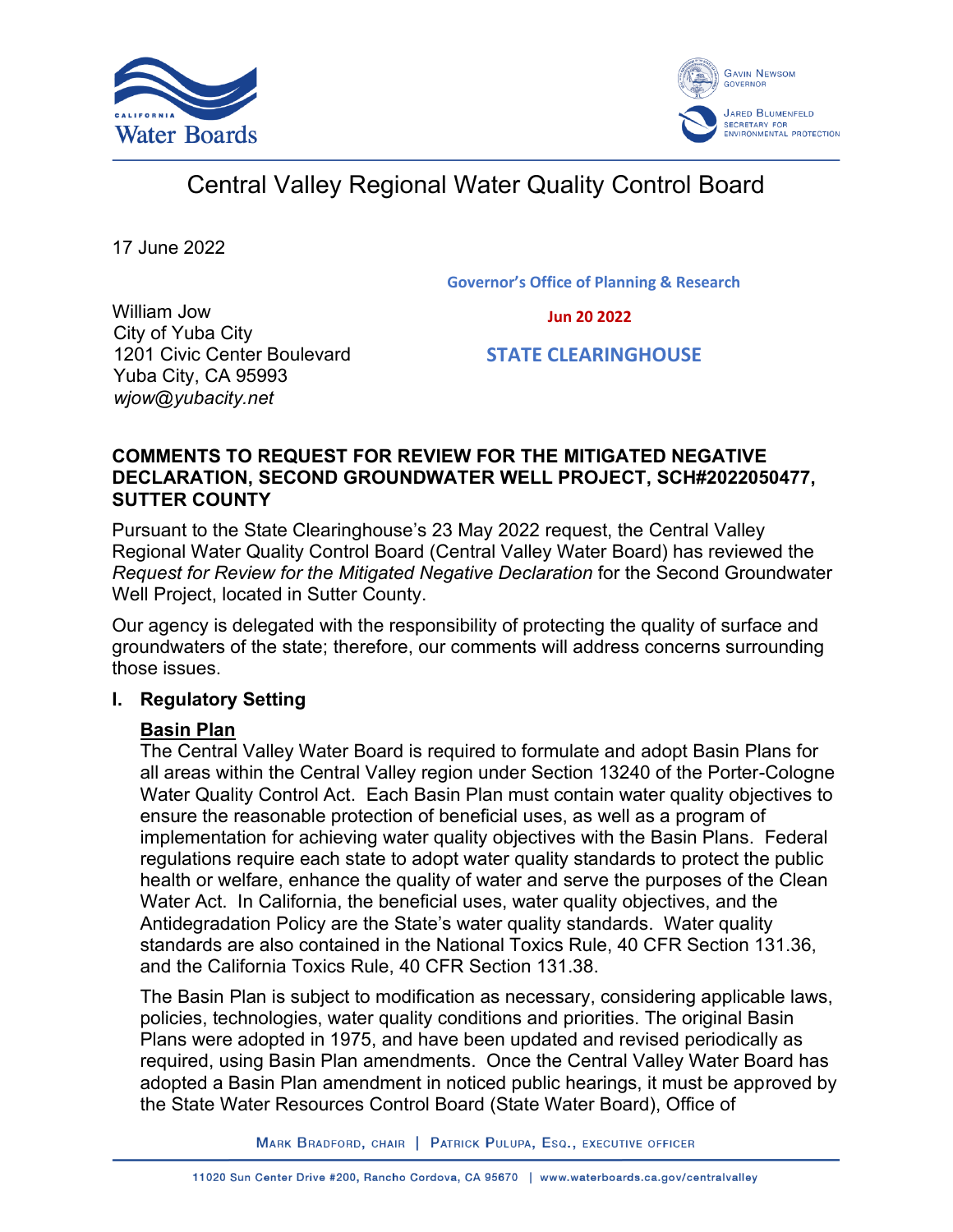Administrative Law (OAL) and in some cases, the United States Environmental Protection Agency (USEPA). Basin Plan amendments only become effective after they have been approved by the OAL and in some cases, the USEPA. Every three (3) years, a review of the Basin Plan is completed that assesses the appropriateness of existing standards and evaluates and prioritizes Basin Planning issues. For more information on the *Water Quality Control Plan for the Sacramento and San Joaquin River Basins*, please visit our website:

[http://www.waterboards.ca.gov/centralvalley/water\\_issues/basin\\_plans/](http://www.waterboards.ca.gov/centralvalley/water_issues/basin_plans/)

# **Antidegradation Considerations**

All wastewater discharges must comply with the Antidegradation Policy (State Water Board Resolution 68-16) and the Antidegradation Implementation Policy contained in the Basin Plan. The Antidegradation Implementation Policy is available on page 74 at:

https://www.waterboards.ca.gov/centralvalley/water\_issues/basin\_plans/sacsjr\_2018 05.pdf

In part it states:

*Any discharge of waste to high quality waters must apply best practicable treatment or control not only to prevent a condition of pollution or nuisance from occurring, but also to maintain the highest water quality possible consistent with the maximum benefit to the people of the State.*

*This information must be presented as an analysis of the impacts and potential impacts of the discharge on water quality, as measured by background concentrations and applicable water quality objectives.*

The antidegradation analysis is a mandatory element in the National Pollutant Discharge Elimination System and land discharge Waste Discharge Requirements (WDRs) permitting processes. The environmental review document should evaluate potential impacts to both surface and groundwater quality.

## **II. Permitting Requirements**

# **Construction Storm Water General Permit**

Dischargers whose project disturb one or more acres of soil or where projects disturb less than one acre but are part of a larger common plan of development that in total disturbs one or more acres, are required to obtain coverage under the General Permit for Storm Water Discharges Associated with Construction and Land Disturbance Activities (Construction General Permit), Construction General Permit Order No. 2009-0009-DWQ. Construction activity subject to this permit includes clearing, grading, grubbing, disturbances to the ground, such as stockpiling, or excavation, but does not include regular maintenance activities performed to restore the original line, grade, or capacity of the facility. The Construction General Permit requires the development and implementation of a Storm Water Pollution Prevention Plan (SWPPP). For more information on the Construction General Permit, visit the State Water Resources Control Board website at:

[http://www.waterboards.ca.gov/water\\_issues/programs/stormwater/constpermits.sht](http://www.waterboards.ca.gov/water_issues/programs/stormwater/constpermits.shtml) [ml](http://www.waterboards.ca.gov/water_issues/programs/stormwater/constpermits.shtml)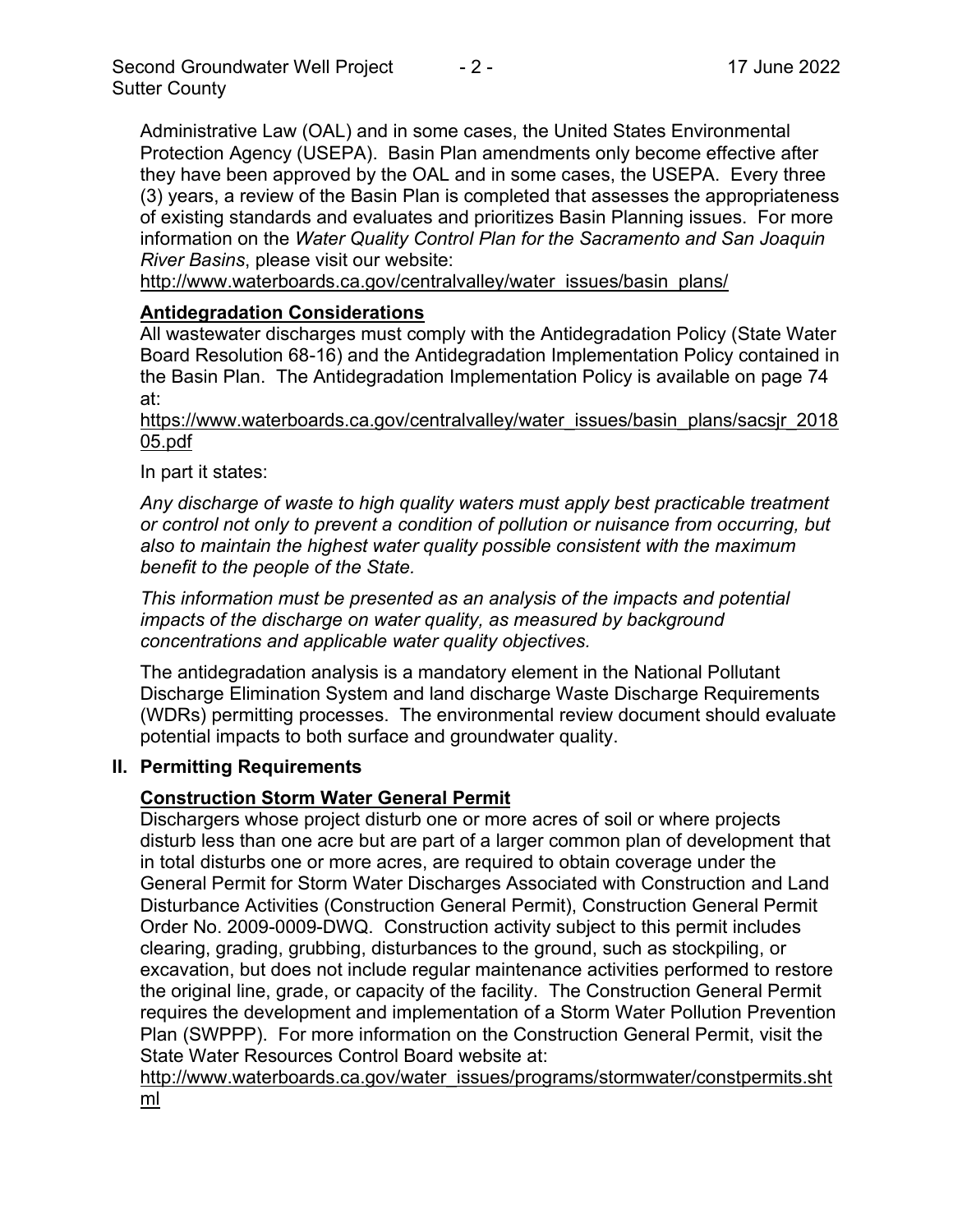## **Phase I and II Municipal Separate Storm Sewer System (MS4) Permits<sup>1</sup>**

The Phase I and II MS4 permits require the Permittees reduce pollutants and runoff flows from new development and redevelopment using Best Management Practices (BMPs) to the maximum extent practicable (MEP). MS4 Permittees have their own development standards, also known as Low Impact Development (LID)/postconstruction standards that include a hydromodification component. The MS4 permits also require specific design concepts for LID/post-construction BMPs in the early stages of a project during the entitlement and CEQA process and the development plan review process.

For more information on which Phase I MS4 Permit this project applies to, visit the Central Valley Water Board website at:

http://www.waterboards.ca.gov/centralvalley/water\_issues/storm\_water/municipal\_p ermits/

For more information on the Phase II MS4 permit and who it applies to, visit the State Water Resources Control Board at:

http://www.waterboards.ca.gov/water\_issues/programs/stormwater/phase\_ii\_munici pal.shtml

#### **Industrial Storm Water General Permit**

Storm water discharges associated with industrial sites must comply with the regulations contained in the Industrial Storm Water General Permit Order No. 2014- 0057-DWQ. For more information on the Industrial Storm Water General Permit, visit the Central Valley Water Board website at:

http://www.waterboards.ca.gov/centralvalley/water\_issues/storm\_water/industrial\_ge neral\_permits/index.shtml

## **Clean Water Act Section 404 Permit**

If the project will involve the discharge of dredged or fill material in navigable waters or wetlands, a permit pursuant to Section 404 of the Clean Water Act may be needed from the United States Army Corps of Engineers (USACE). If a Section 404 permit is required by the USACE, the Central Valley Water Board will review the permit application to ensure that discharge will not violate water quality standards. If the project requires surface water drainage realignment, the applicant is advised to contact the Department of Fish and Game for information on Streambed Alteration Permit requirements. If you have any questions regarding the Clean Water Act Section 404 permits, please contact the Regulatory Division of the Sacramento District of USACE at (916) 557-5250.

## **Clean Water Act Section 401 Permit – Water Quality Certification**

If an USACE permit (e.g., Non-Reporting Nationwide Permit, Nationwide Permit, Letter of Permission, Individual Permit, Regional General Permit, Programmatic

<sup>&</sup>lt;sup>1</sup> Municipal Permits = The Phase I Municipal Separate Storm Water System (MS4) Permit covers medium sized Municipalities (serving between 100,000 and 250,000 people) and large sized municipalities (serving over 250,000 people). The Phase II MS4 provides coverage for small municipalities, including non-traditional Small MS4s, which include military bases, public campuses, prisons and hospitals.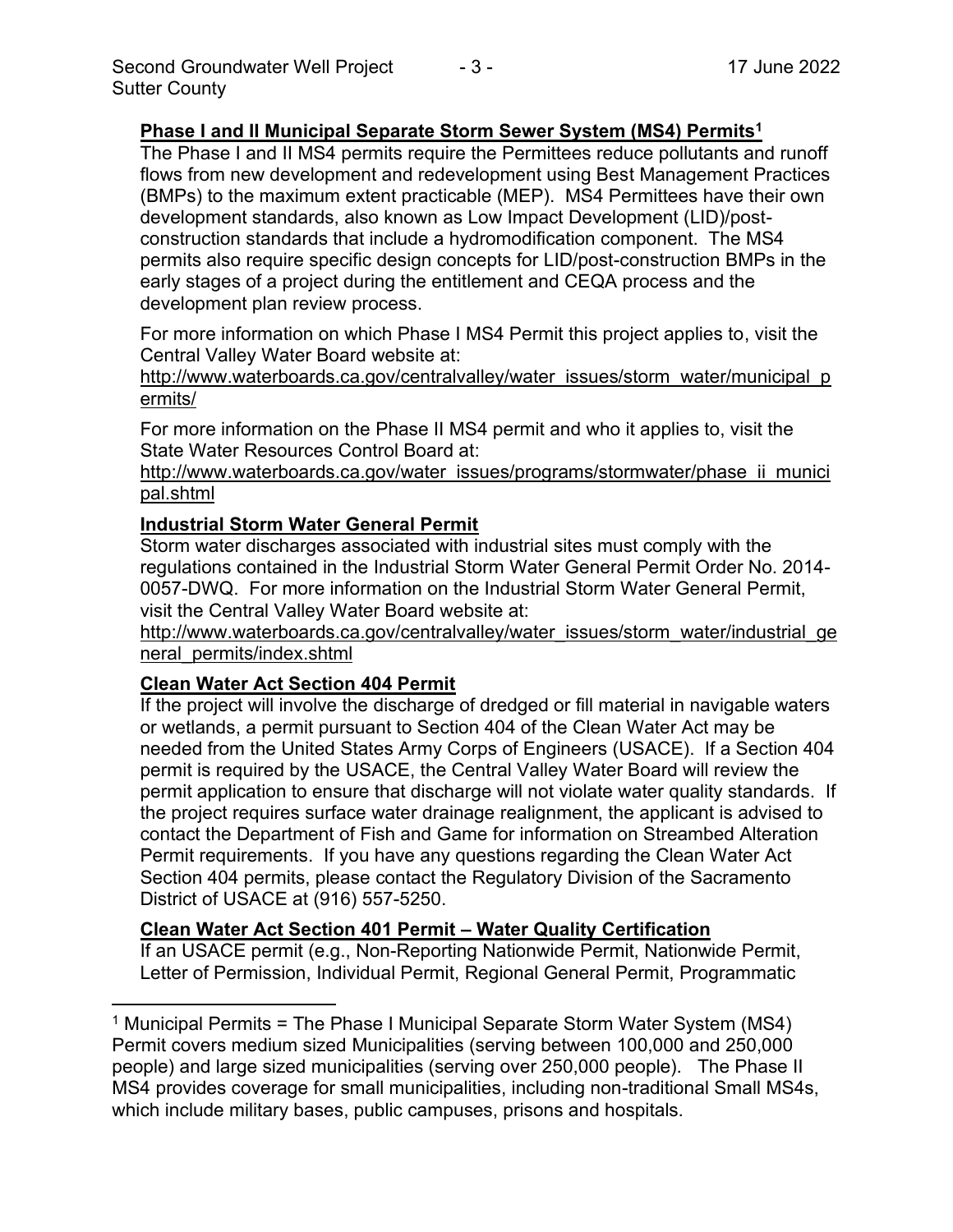General Permit), or any other federal permit (e.g., Section 10 of the Rivers and Harbors Act or Section 9 from the United States Coast Guard), is required for this project due to the disturbance of waters of the United States (such as streams and wetlands), then a Water Quality Certification must be obtained from the Central Valley Water Board prior to initiation of project activities. There are no waivers for 401 Water Quality Certifications. For more information on the Water Quality Certification, visit the Central Valley Water Board website at:

https://www.waterboards.ca.gov/centralvalley/water\_issues/water\_quality\_certificatio n/

# **Waste Discharge Requirements – Discharges to Waters of the State**

If USACE determines that only non-jurisdictional waters of the State (i.e., "nonfederal" waters of the State) are present in the proposed project area, the proposed project may require a Waste Discharge Requirement (WDR) permit to be issued by Central Valley Water Board. Under the California Porter-Cologne Water Quality Control Act, discharges to all waters of the State, including all wetlands and other waters of the State including, but not limited to, isolated wetlands, are subject to State regulation. For more information on the Waste Discharges to Surface Water NPDES Program and WDR processes, visit the Central Valley Water Board website at:https://www.waterboards.ca.gov/centralvalley/water\_issues/waste\_to\_surface\_wat er/

Projects involving excavation or fill activities impacting less than 0.2 acre or 400 linear feet of non-jurisdictional waters of the state and projects involving dredging activities impacting less than 50 cubic yards of non-jurisdictional waters of the state may be eligible for coverage under the State Water Resources Control Board Water Quality Order No. 2004-0004-DWQ (General Order 2004-0004). For more information on the General Order 2004-0004, visit the State Water Resources Control Board website at:

https://www.waterboards.ca.gov/board\_decisions/adopted\_orders/water\_quality/200 4/wqo/wqo2004-0004.pdf

## **Dewatering Permit**

If the proposed project includes construction or groundwater dewatering to be discharged to land, the proponent may apply for coverage under State Water Board General Water Quality Order (Low Threat General Order) 2003-0003 or the Central Valley Water Board's Waiver of Report of Waste Discharge and Waste Discharge Requirements (Low Threat Waiver) R5-2018-0085. Small temporary construction dewatering projects are projects that discharge groundwater to land from excavation activities or dewatering of underground utility vaults. Dischargers seeking coverage under the General Order or Waiver must file a Notice of Intent with the Central Valley Water Board prior to beginning discharge.

For more information regarding the Low Threat General Order and the application process, visit the Central Valley Water Board website at:

http://www.waterboards.ca.gov/board decisions/adopted orders/water quality/2003/ wqo/wqo2003-0003.pdf